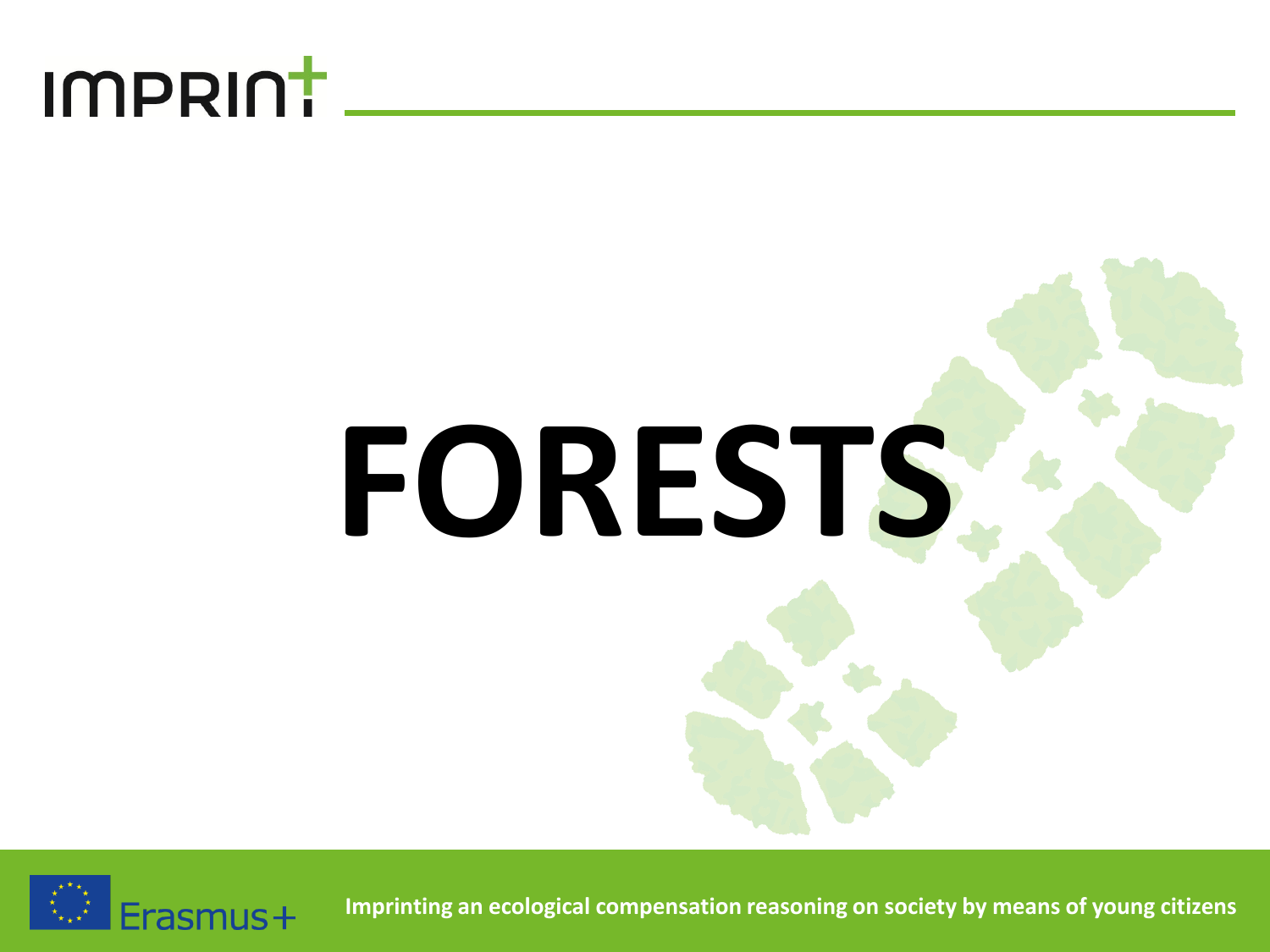### **RIVERS**

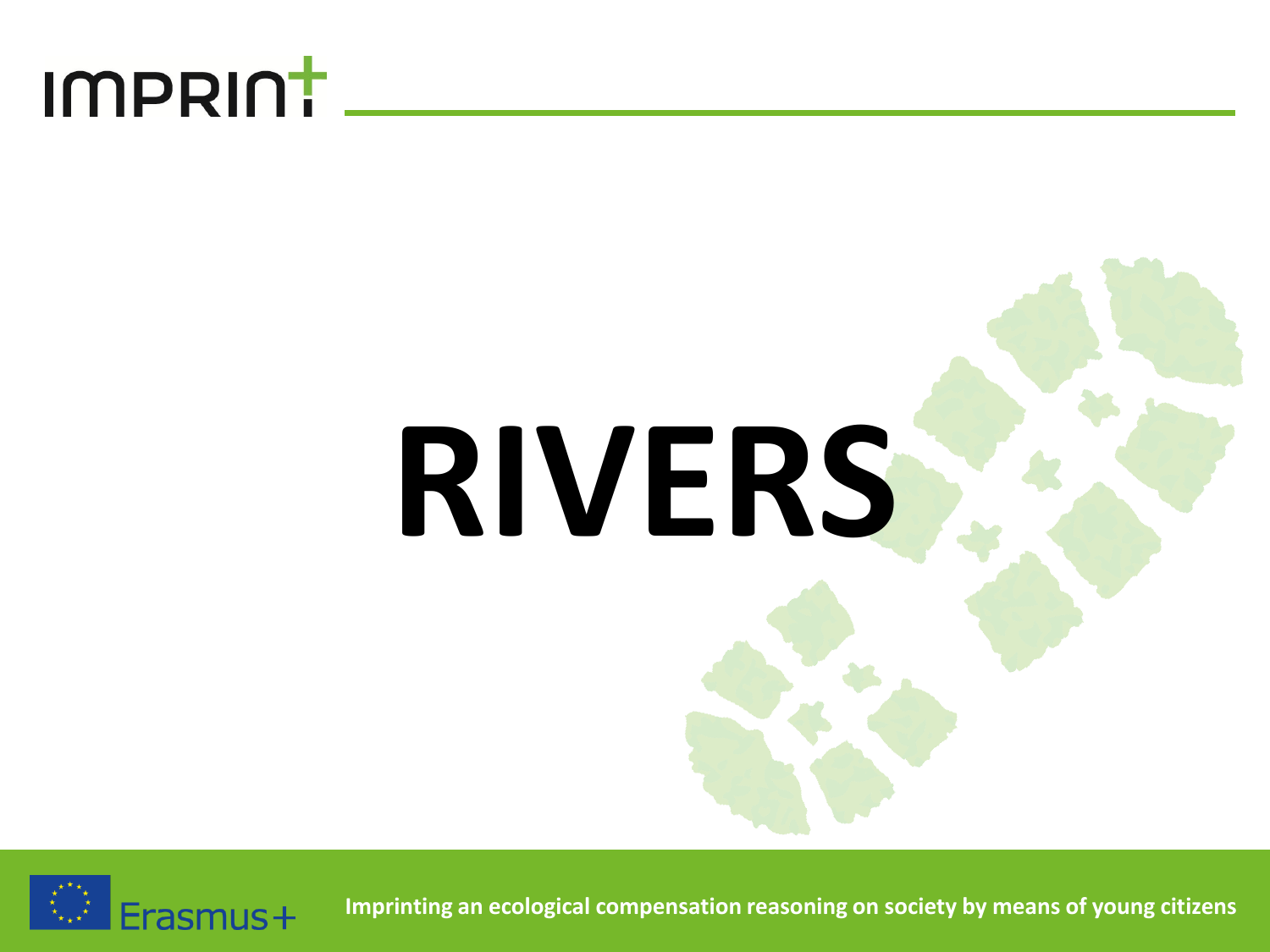# **OCEANS**

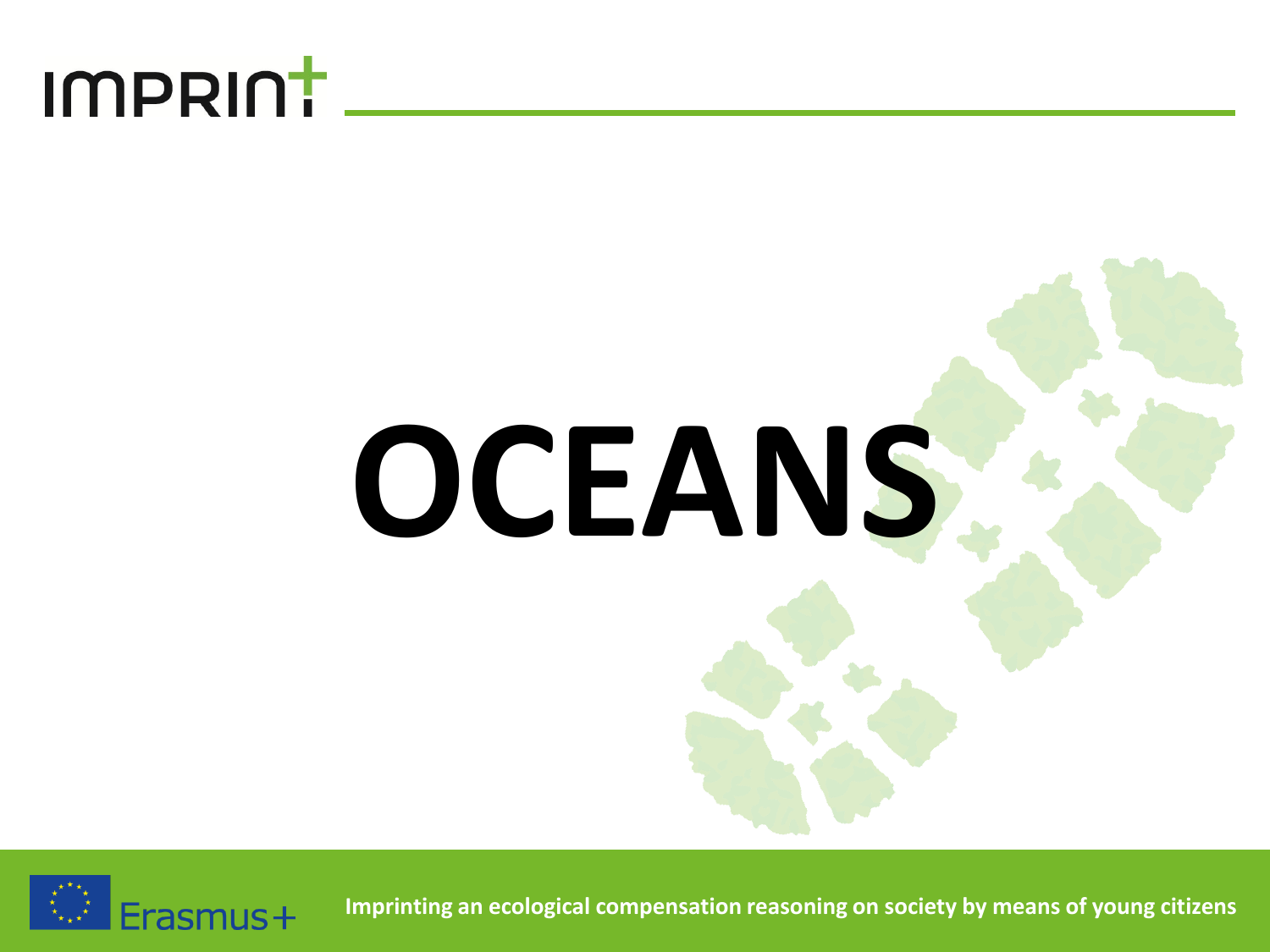

## **BIODIVERSITY**

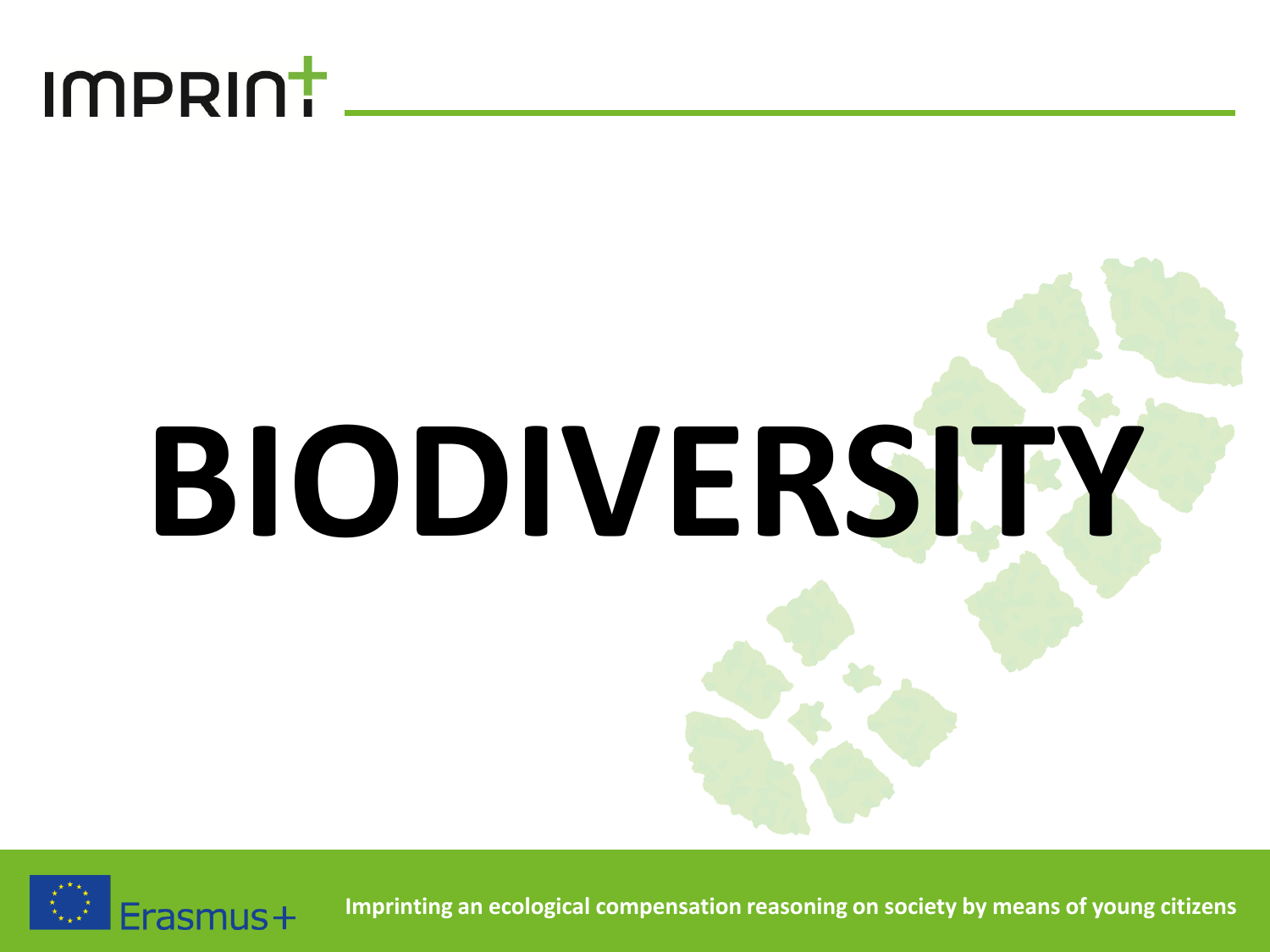

### **CLIMATE SYSTEM**

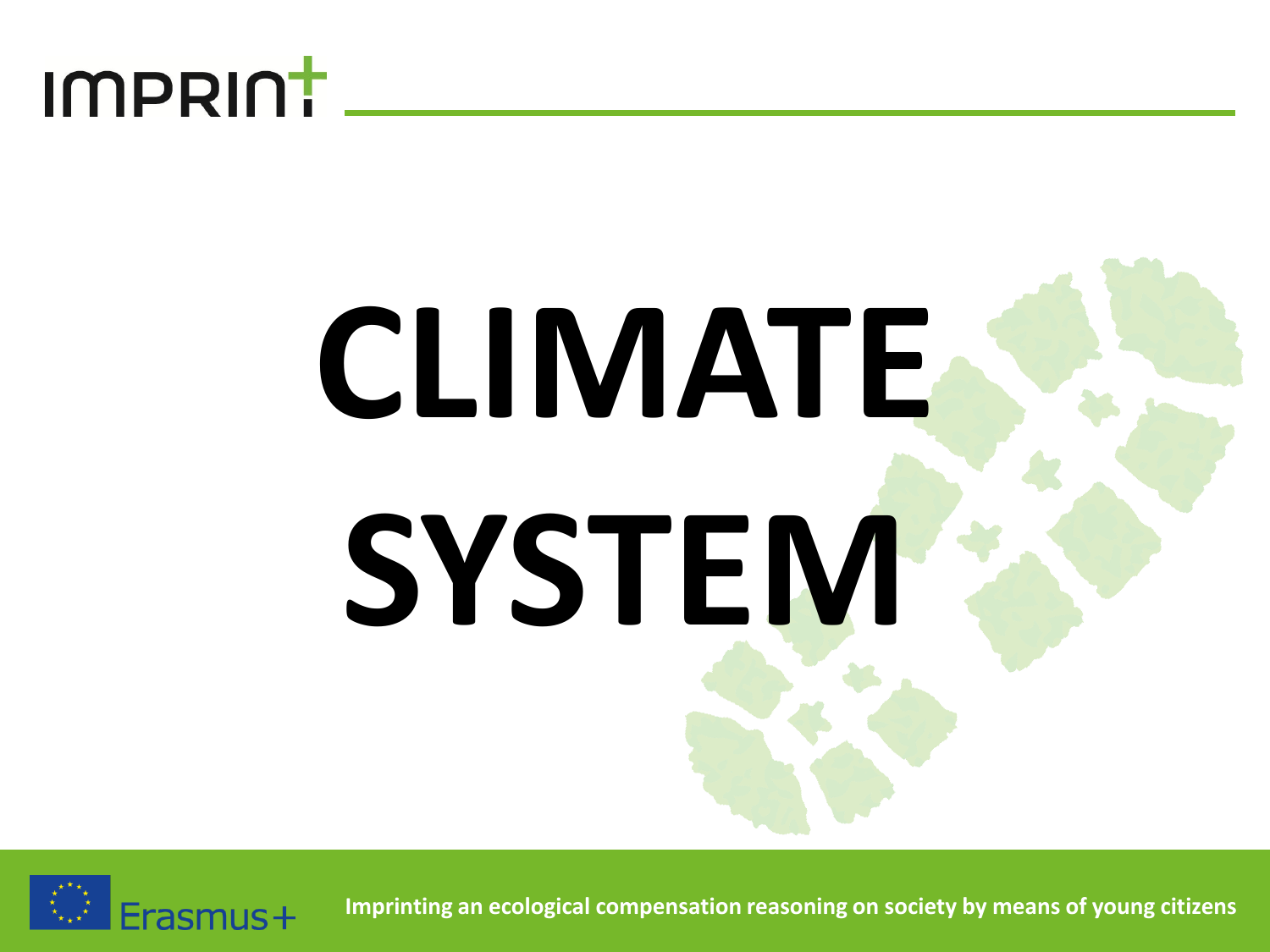

# **FOSSIL FUELS**

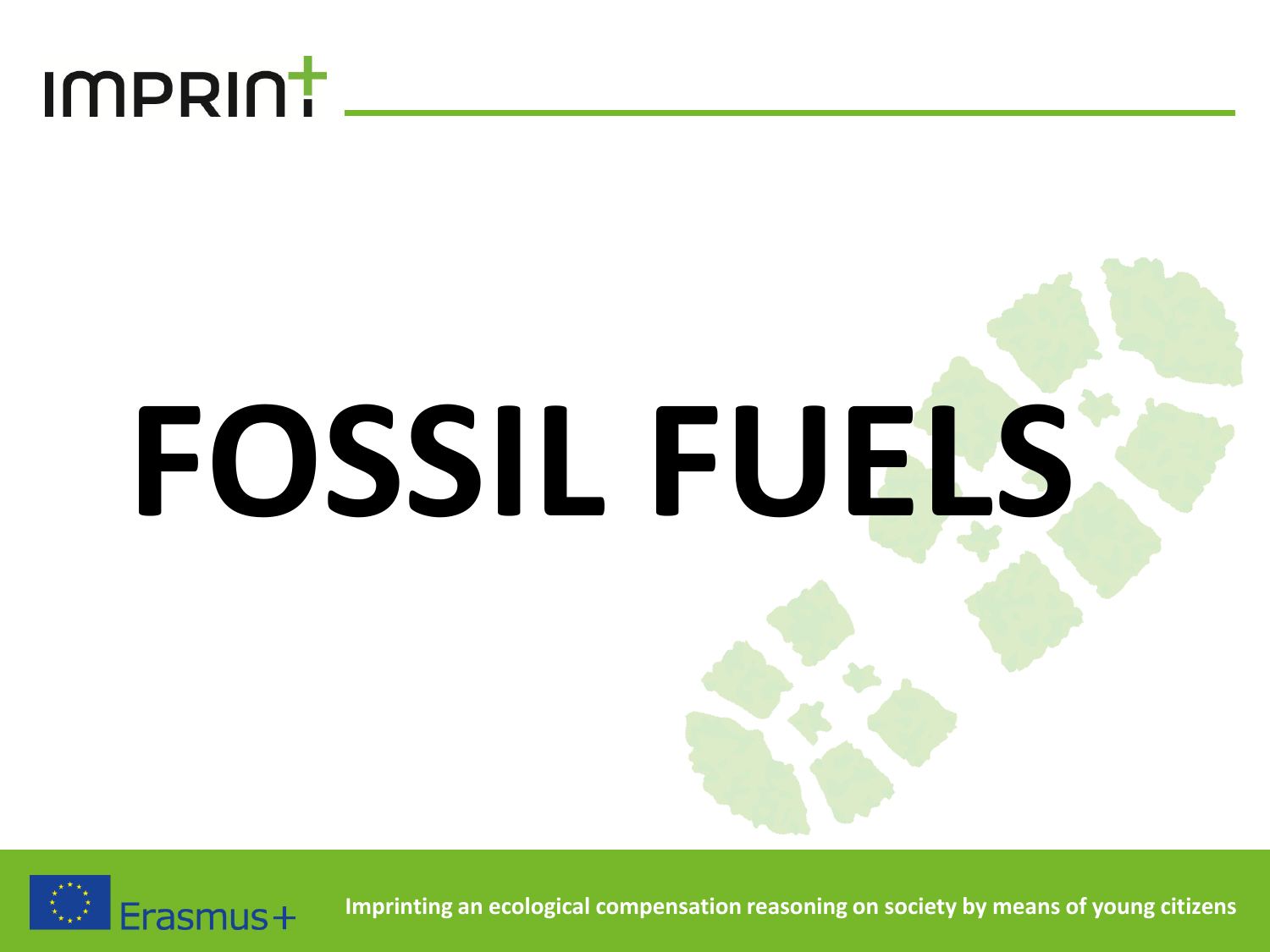

### **FOOD PRODUCTION**

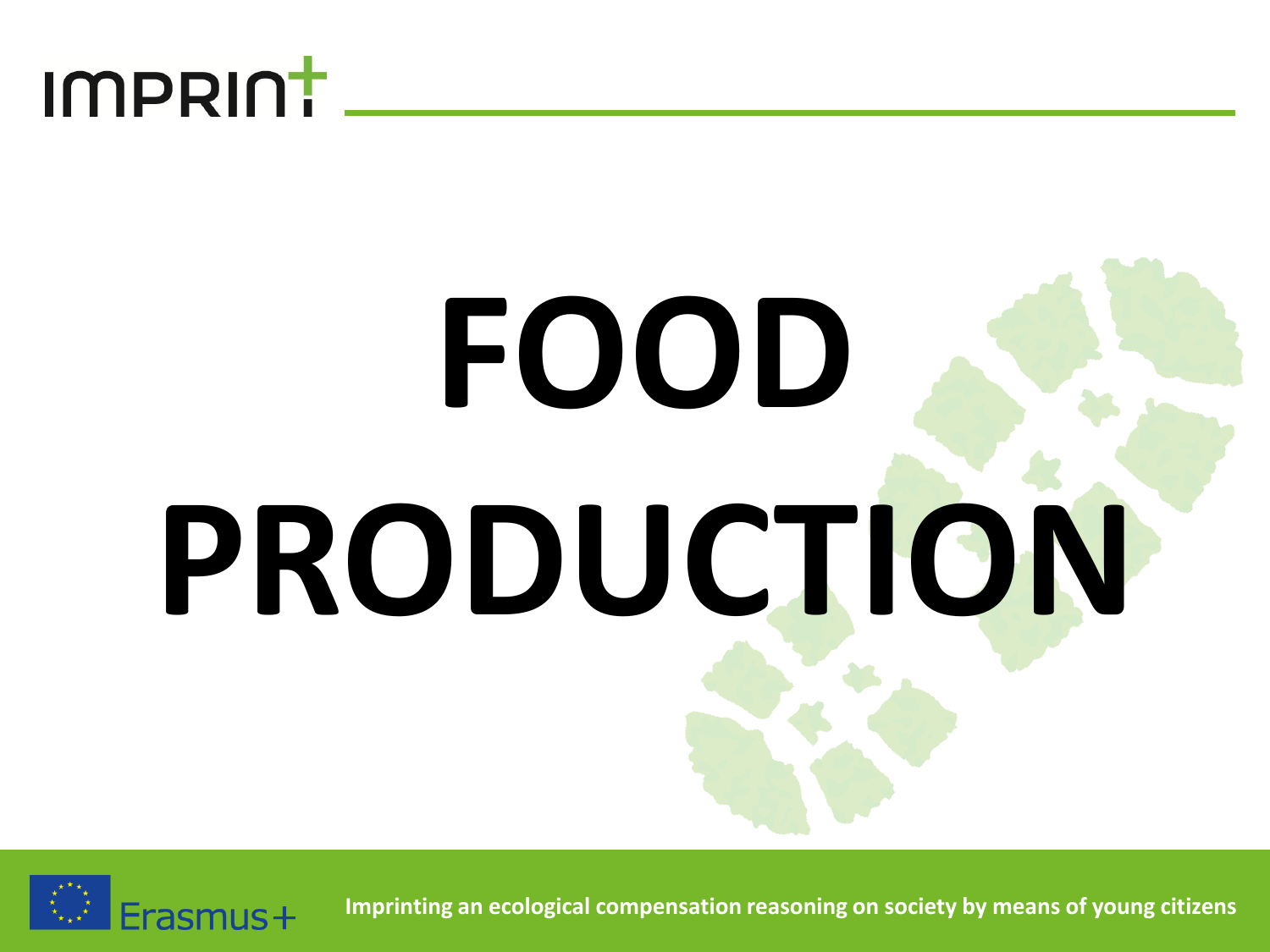

### **RENEWABLE ENERGY**

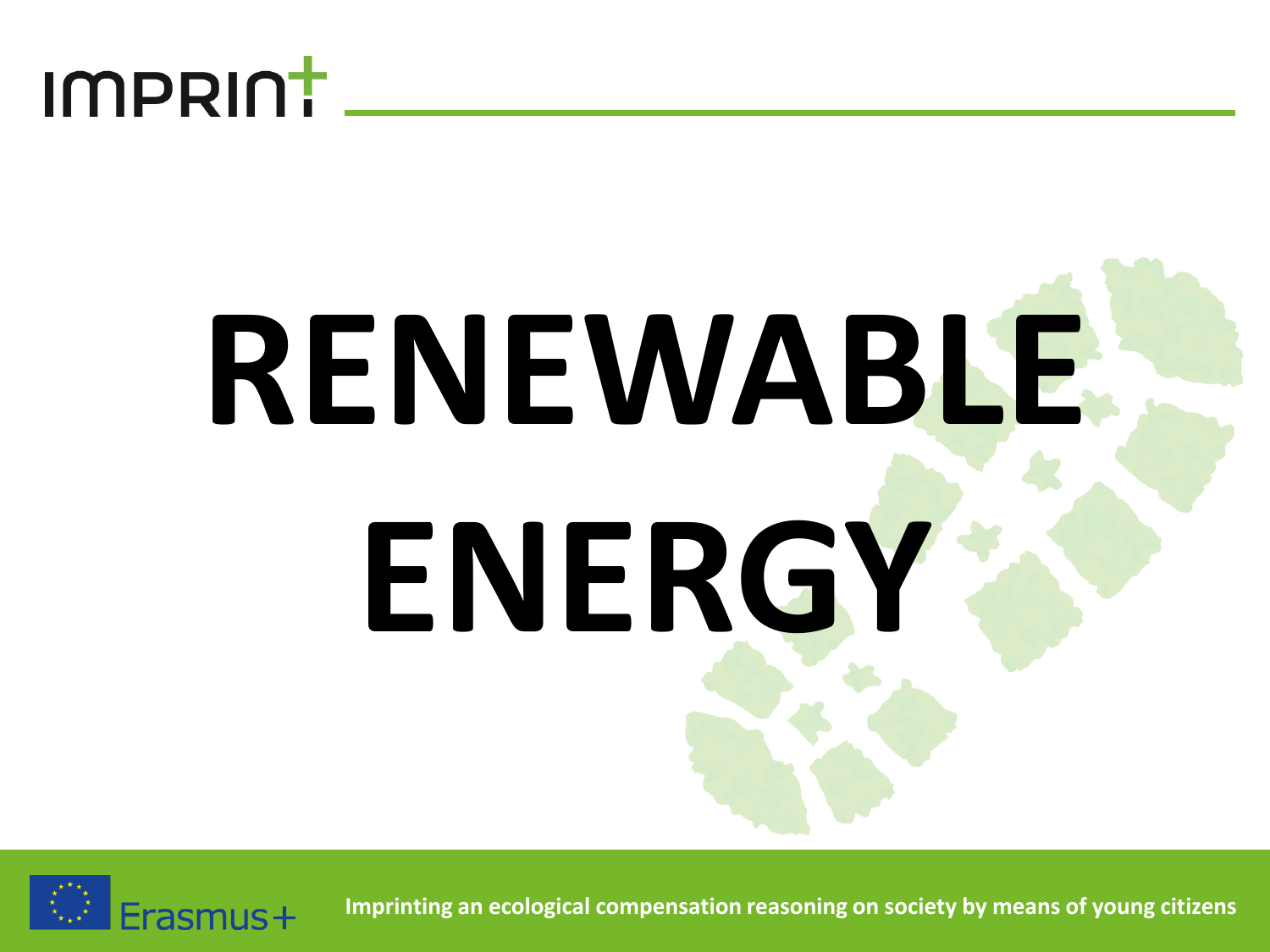

## **TRANSPORTS**

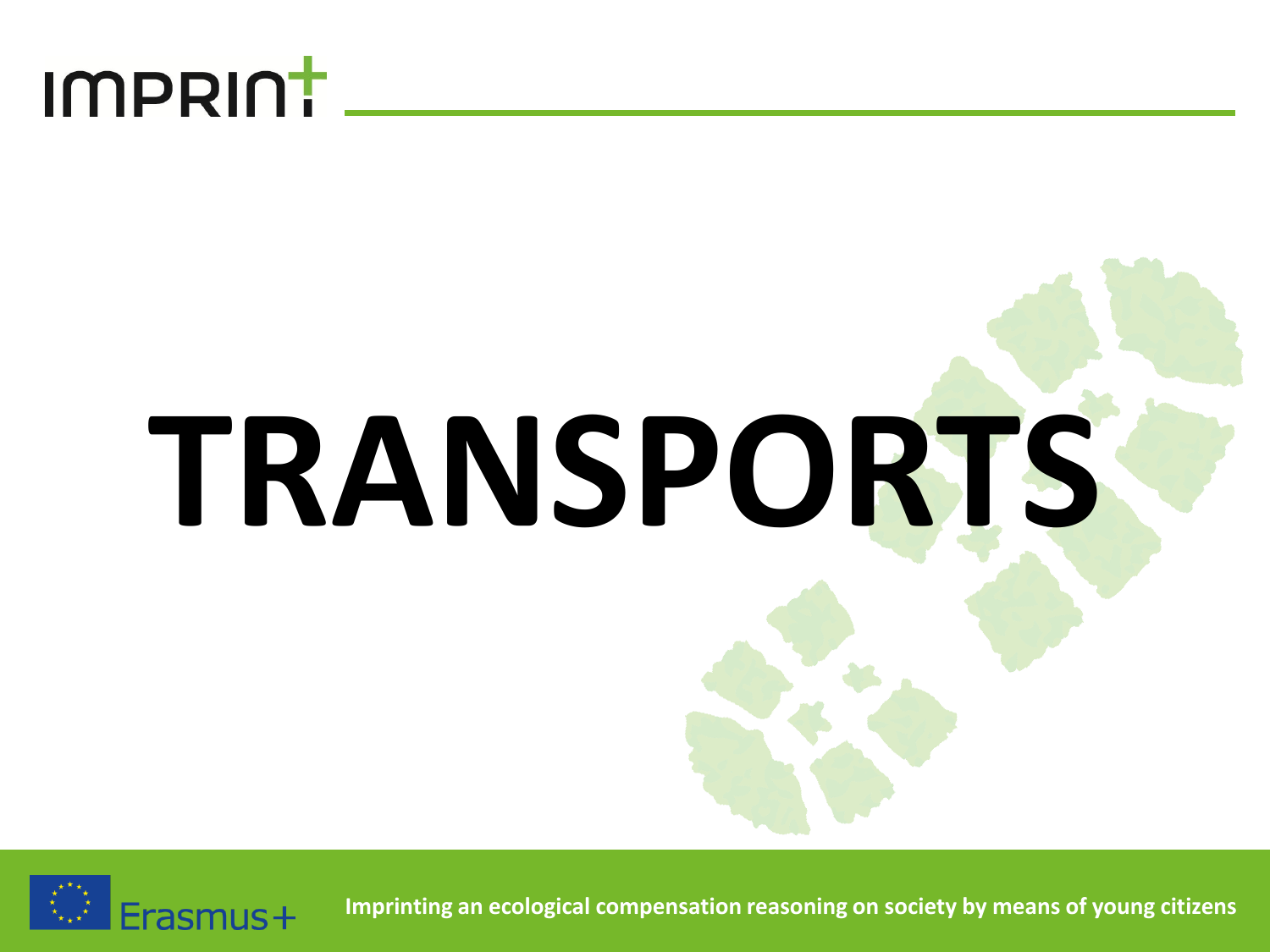## **WASTE**

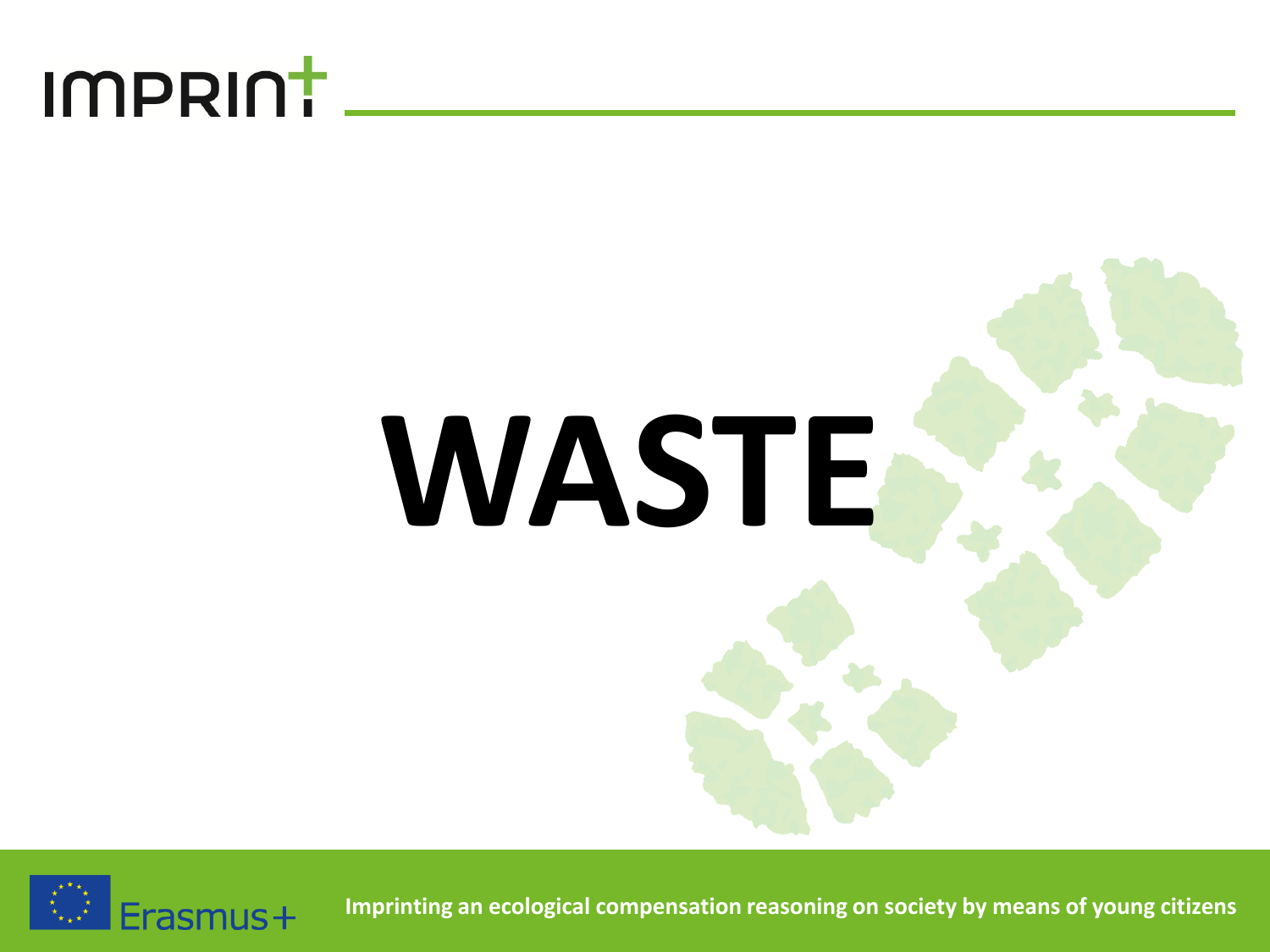

## **GLOBAL TRADE**

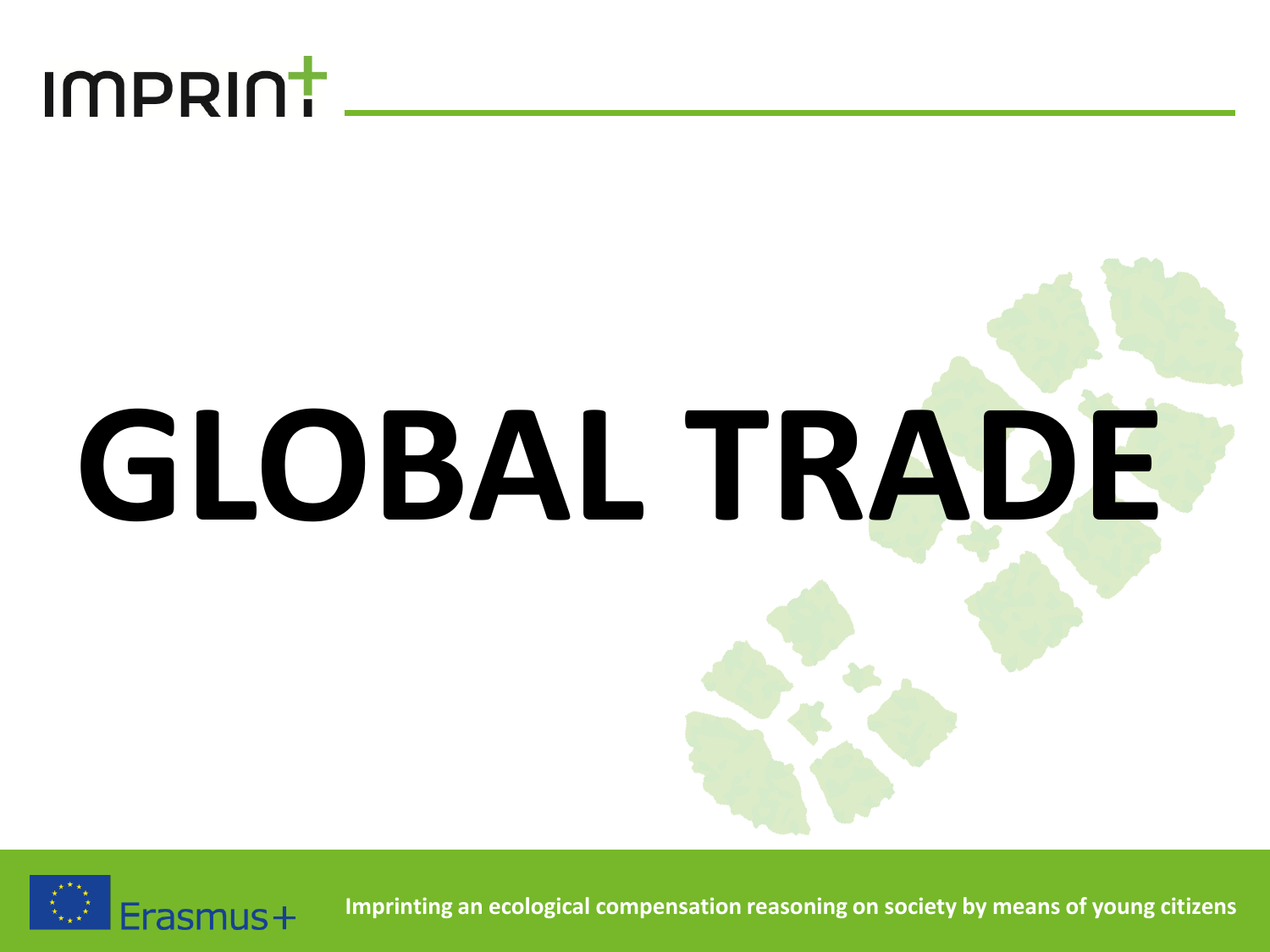#### imprint.

# **LAND/SOIL**

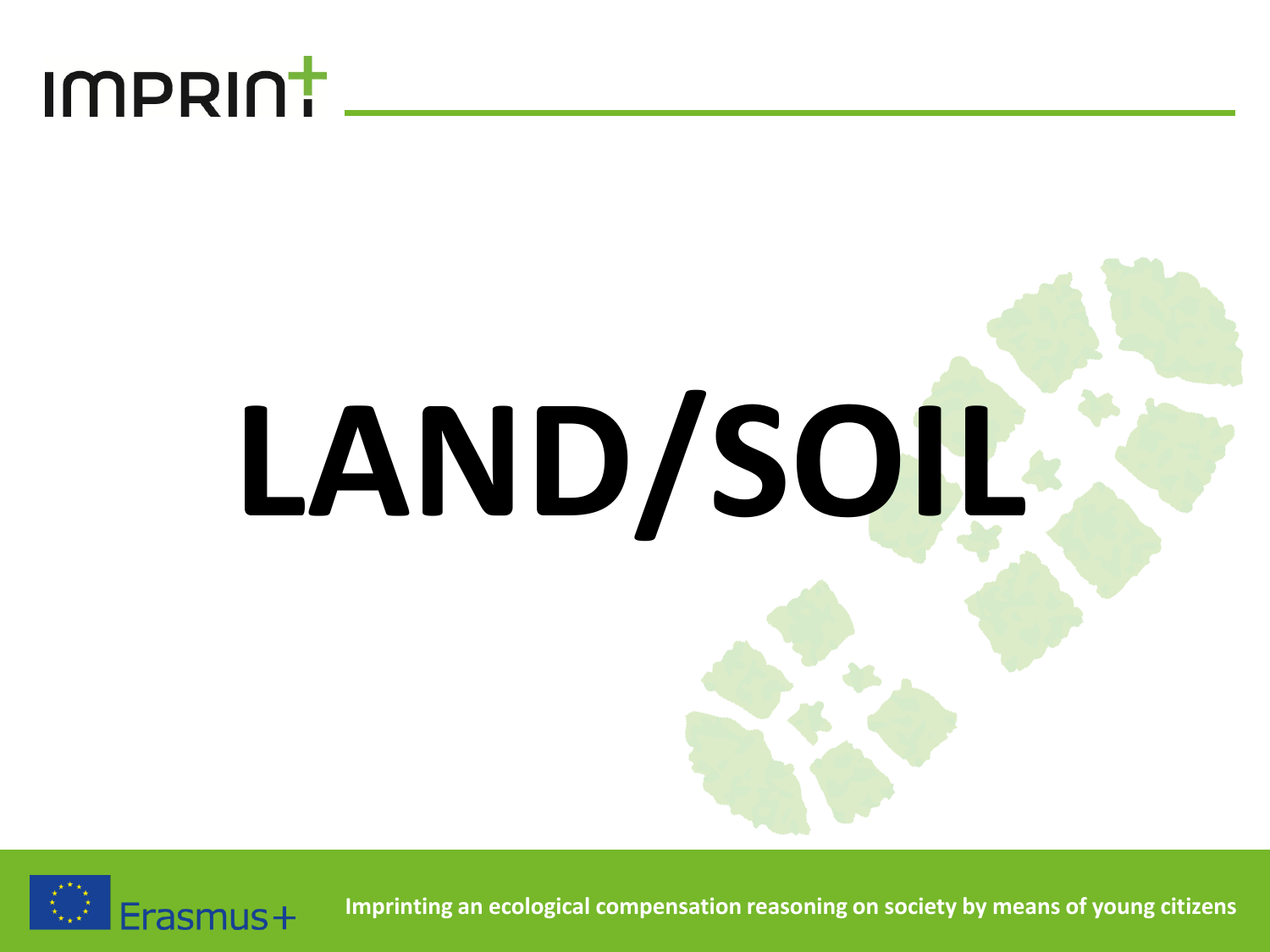

### **CONSUMPTION (GOODS & SERVICES)**